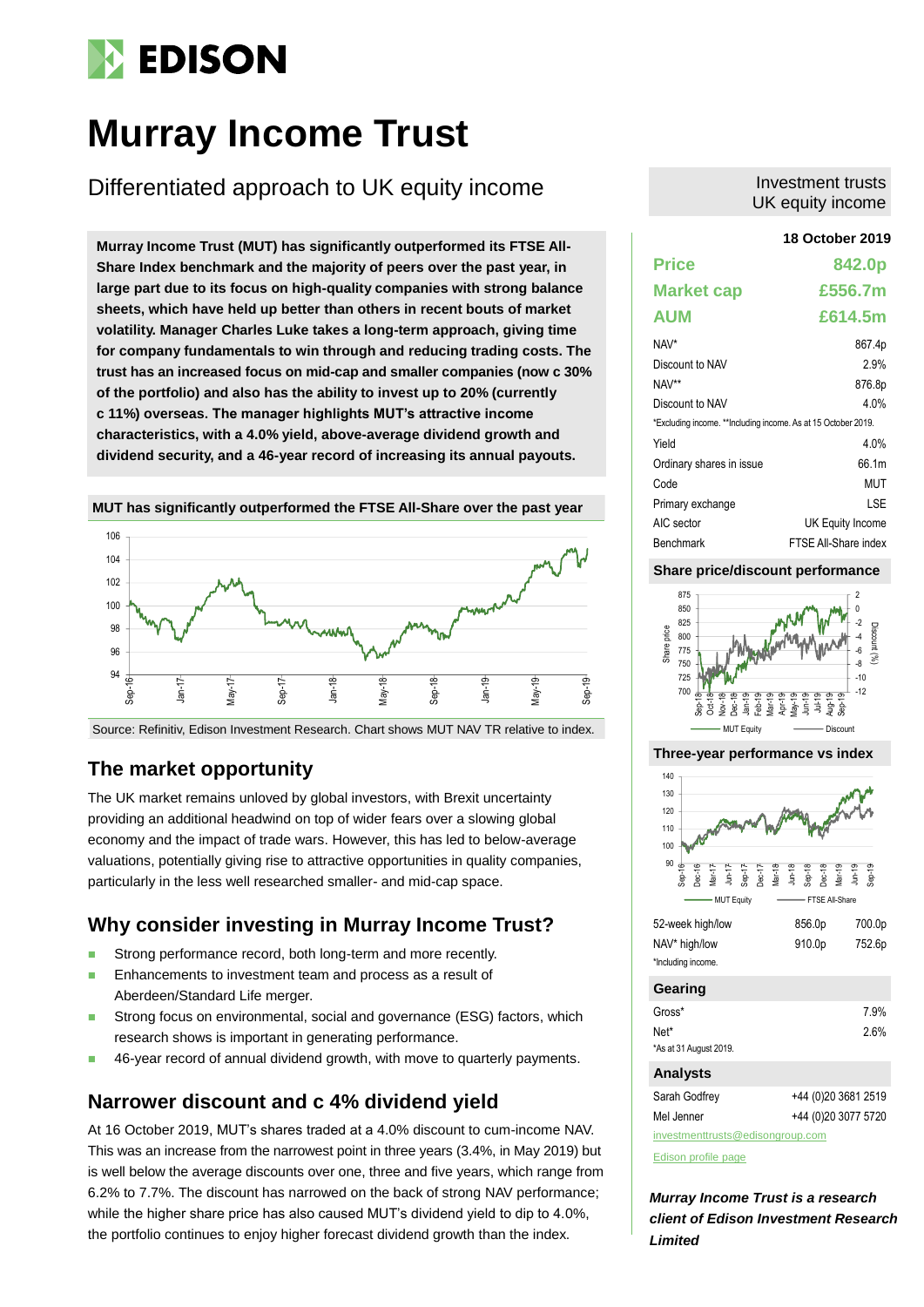

### **Exhibit 1: Trust at a glance**

#### **Investment objective and fund background Recent developments Recent developments**

Murray Income Trust (MUT) aims for a high and growing income combined with capital growth through investment in a portfolio principally of UK equities. Its investment policy is to invest in companies that have potential for real earnings and dividend growth, while also providing an above-average portfolio yield. The emphasis is on the management of risk and the absolute return from the portfolio. MUT measures its performance versus the FTSE All-Share Index.

- 19 September 2019: Results for the year ended 30 June 2019. NAV TR +7.9% and share price TR +13.2% versus +0.6% for the FTSE All-Share Index. Final dividend of 10.0p declared (subject to approval at AGM).
- 11 September 2019: MUT Chairman Neil Rogan appointed to the board of The Scottish Investment Trust.
- 7 August 2019: Merryn Somerset Webb joins the board of MUT as a nonexecutive director.

| Forthcoming       |               | <b>Capital structure</b> |                                     | <b>Fund details</b> |                                         |
|-------------------|---------------|--------------------------|-------------------------------------|---------------------|-----------------------------------------|
| <b>AGM</b>        | November 2019 | Ongoing charges 0.65%    |                                     | Group               | Aberdeen Standard Investments           |
| Interim results   | February 2020 | Net gearing              | 2.6%                                | Managers            | Charles Luke (lead), lain Pyle (deputy) |
| Year end          | 30 June       |                          | Annual mgmt fee Tiered (see page 8) | Address             | 1 George Street,                        |
| Dividend paid     | Quarterly     | Performance fee          | None                                |                     | Edinburgh, EH2 2LL                      |
| Launch date       | 1923          | Trust life               | Indefinite                          | Phone               | 0808 500 0040 (retail)/0131 222 1863    |
| Continuation vote | No            | Loan facilities          | £40m loan notes/£20m bank loan      | Website             | www.murray-income.co.uk                 |

MUT's board aims to increase the total dividend each year. Three interim dividends are normally paid, in January, March and June, with a final dividend declared in the annual results and paid after approval at the AGM in November.



#### **Dividend policy and history (financial years) Share buyback policy and history (financial years)**

Renewed annually, MUT's board has the authority to allot shares up to the equivalent of 5% of the share capital, and buy back up to 14.99% of shares, in order to manage a premium or a discount.





**Shareholder base (as at 31 May 2019) Portfolio equity exposure by geography (as at 30 September 2019)**



#### **Top 10 holdings (as at 30 September 2019)**

|                        |             |                 | Portfolio weight % |                 |
|------------------------|-------------|-----------------|--------------------|-----------------|
| Company                | Country     | <b>Sector</b>   | 30 September 2019  | 31 August 2018* |
| Diageo                 | UK          | Consumer goods  | 3.8                | 3.0             |
| Unilever               | UK          | Consumer goods  | 3.3                | 4.0             |
| <b>BP</b>              | UK          | Oil & gas       | 3.1                | 3.3             |
| <b>BHP Group</b>       | UK          | Basic materials | 3.1                | 3.2             |
| Royal Dutch Shell 'B'  | UK          | Oil & gas       | 3.1                | 3.2             |
| GlaxoSmithKline        | UK          | Healthcare      | 3.1                | 2.1             |
| <b>RELX</b>            | UK          | Media           | 3.0                | 2.1             |
| AstraZeneca            | UK          | Healthcare      | 3.0                | 3.3             |
| Prudential             | UK          | Insurance       | 2.9                | 3.4             |
| Roche                  | Switzerland | Healthcare      | 2.8                | 2.3             |
| Top 10 (% of holdings) |             |                 | 31.2               | 33.1            |

Source: Murray Income Trust, Edison Investment Research, Bloomberg, Morningstar. Note: \*N/A where not in end-August 2018 top 20. Excludes options.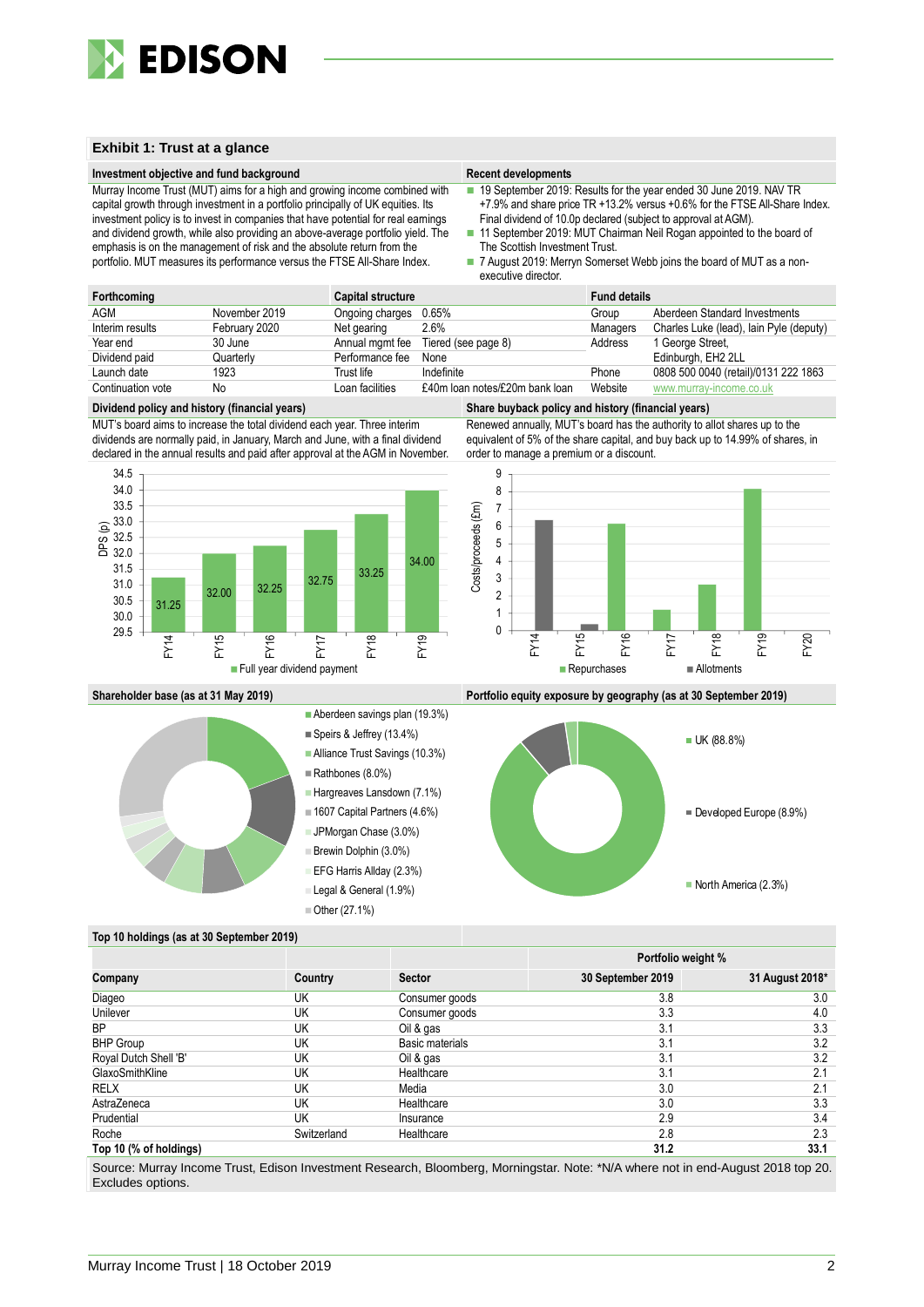

# **Market outlook: Valuations looking attractive in the UK**

Markets have bounced back strongly following the widespread sell-off in Q418, with support from monetary policy on both sides of the Atlantic helping to allay investors' fears over the slowing global economy and the impact of the US-China trade war. However, Brexit uncertainty continues to weigh heavily on sentiment towards the UK market, with sterling moving up and down quite sharply in response to shifting opinions on the likelihood of achieving a deal before the latest deadline of 31 October. Against this backdrop, UK equities – while advancing in value on a total return basis – have significantly lagged global equities over the past five years (Exhibit 2, left-hand chart), exacerbated by the weakness of sterling since mid-2016 on the back of the referendum result.

A potential positive from all this uncertainty is that UK equity valuations currently look attractive on a forward P/E basis (Exhibit 2, RHS). While global and particularly US equities are trading well above their 10-year average forward P/E ratio, UK equities are trading at a 3% discount to their average, and an 18.7% discount to the world market. This suggests opportunities may exist for UK investors who are willing to look beyond the headlines and find companies that can weather the storms. In the meantime, the UK's 4.2% dividend yield (above the 10-year average of 3.4%, and well above the 2.6% yield on global equities) means investors are 'paid to wait' for a recovery in sentiment.





| 12-month forward P/E valuations |      |      |      |                    |                         |  |  |  |  |
|---------------------------------|------|------|------|--------------------|-------------------------|--|--|--|--|
|                                 | Last | High | Low  | 10-year<br>average | Last as %<br>of average |  |  |  |  |
| UK                              | 12.2 | 15.7 | 8.5  | 12.6               | 97                      |  |  |  |  |
| World                           | 15.0 | 16.3 | 9.8  | 13.6               | 110                     |  |  |  |  |
| US                              | 17.3 | 19.0 | 11.2 | 15.4               | 113                     |  |  |  |  |
| Europe                          | 13.8 | 15.5 | 7.6  | 12.3               | 112                     |  |  |  |  |
| Japan                           | 13.6 | 21.7 | 10.5 | 13.9               | 98                      |  |  |  |  |
| Asia ex-Japan                   | 12.8 | 14.3 | 10.2 | 12.4               | 103                     |  |  |  |  |

Source: Refinitiv, Edison Investment Research. Note: Valuation data at 14 October 2019, using Datastream indices.

# **Fund profile: UK equity income fund focused on quality**

Murray Income Trust (MUT) was founded in Scotland in 1923 and has been under the umbrella of Aberdeen Asset Management (now Aberdeen Standard Investments or ASI) since 2000. Current lead portfolio manager Charles Luke has been in place since 2006, assisted by Iain Pyle since 2018. MUT seeks to reward its investors with a high and growing income, as well as capital growth, from a relatively concentrated portfolio mainly made up of UK equities, although up to 20% may be invested overseas. Following the Aberdeen/Standard Life merger in 2017, Luke is now part of ASI's expanded UK equity team (most of whose members were previously in the Standard Life Investments (SLI) team), which provides him with full research coverage of the FTSE 350 Index as well as access to Harry Nimmo's UK smaller companies team. As a result, MUT now invests more in mid-cap UK stocks than hitherto. Luke's focus is on well-managed, quality companies with solid income characteristics, which can be held for the long term.

MUT has a 46-year record of annual dividend growth, and is a member of the Association of Investment Companies' UK Equity Income sector. It measures its performance against the FTSE All-Share Index. Gearing of up to £60m (c 10.5% of net assets) is available through a combination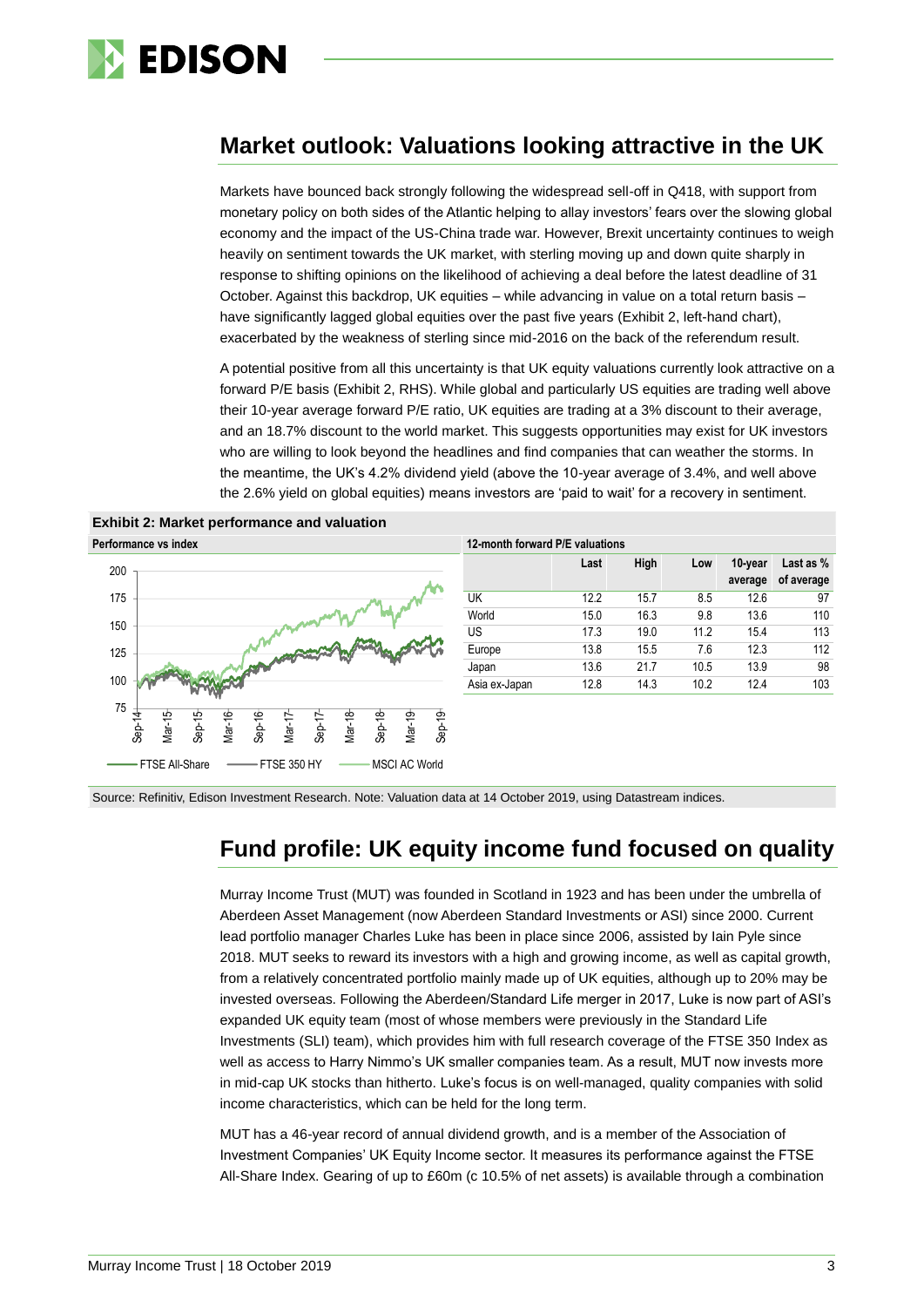

of long-term, fixed rate borrowing and a flexible multicurrency bank loan. Net gearing at 31 August 2019 was 2.6%. The manager may write options in order to enhance portfolio income.

# **The fund manager: Charles Luke**

# **The manager's view: Strong balance sheets are key to success**

While the UK stock market remains very out of favour with investors globally, Luke says that for those with a long-term approach, there are many attractive investment opportunities in the current uncertain environment. He explains that his focus on investing in good-quality companies enables him to look past issues such as Brexit, a potential change in the UK government, trade wars and the deteriorating global economy: 'My view is that if you focus on robust businesses with strong competitive positions, over time you will be fine. However, it is always worth being wary about what might happen in the future, as very few people can accurately call the next downturn, recession or market setback.' Luke singles out balance sheet strength as a key aspect of his investment approach. 'Lots of people say they invest in quality, but their portfolio characteristics do not always show it,' he says, pointing to MUT's average net debt to equity ratio, which is well below that of the FTSE All-Share (Exhibit 3). 'Balance sheet strength is really important: never underestimate the ability of debt to undermine equity,' he warns.

One of the more significant developments for MUT's portfolio in recent years has been its increased focus further down the market capitalisation spectrum, as a result of the increased research resources available following the AAM/SLI merger. Luke says the small- and mid-cap exposure is now almost one-third of the portfolio, up from c 10% five years ago. 'Our small- and mid-cap – but mostly mid-cap – exposure is probably higher than at any time in the last 10 years,' he explains. 'It has been a deliberate policy change to invest more in these areas, as that is where you tend to find under-researched, under-appreciated, quality companies that have growth potential and are in charge of their own destiny.' He adds that there is also a greater likelihood of merger and acquisition (M&A) activity among mid-cap companies, with many takeovers happening at significant premiums to the pre-bid share price.

MUT's dividend yield has recently dipped below that of the FTSE All-Share Index, partly because of the strongly rising share price (the revenue return per share was actually 3.9% higher in FY19 than in FY18). Luke says that one of the issues with having an objective that targets high income, income growth and capital growth in that order, is that it can be difficult to find good-quality companies with high and growing yields. 'There is a tension between yield and capital growth,' he explains. 'Historically we may have focused too much on income and not enough on capital or income growth. A 4% yield is very attractive, but we want companies that can grow their dividends more rapidly than the market.' Luke adds that by focusing on companies with stronger balance sheets, the trust has a greater likelihood of delivering on its income aspirations, maintaining its 46-year record of annual dividend growth, and also getting a boost from special dividends. 'MUT has an attractive yield and above-average dividend growth, pays dividends quarterly, has strong revenue reserves, and the option income is useful in providing an additional uncorrelated income stream,' he concludes.

# **Asset allocation**

# **Investment process: Building a focused but diverse portfolio**

MUT manager Luke and deputy manager Pyle sit within ASI's 16-strong UK equity team, and are two of the five members of the UK income product group. All the UK equity team members have specific industry research responsibilities, between them covering the full large- and mid-cap UK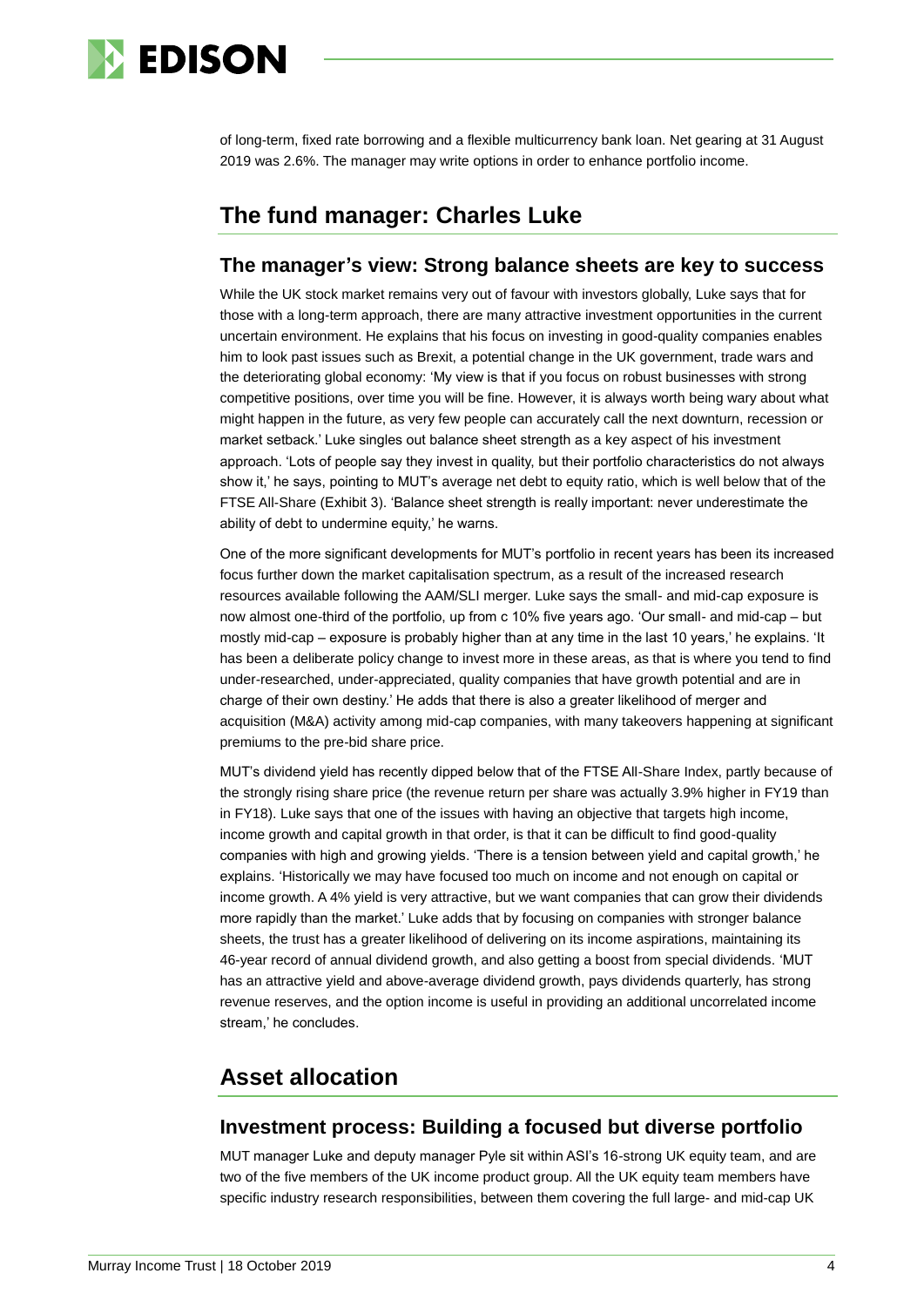

stock universe. MUT can also draw on overseas stock ideas from ASI's large global investor network, and UK smaller company ideas from Harry Nimmo's specialist Edinburgh-based team.

Quality is at the heart of MUT's investment process (described in more detail in [our initiation note\)](https://www.edisongroup.com/publication/positioned-to-perform-in-challenging-conditions/8334), with the managers using fundamental research and frequent company meetings to identify wellmanaged businesses with strong balance sheets (high margins and returns on equity; low levels of net debt) and above-average earnings and dividend growth potential as well as dividend security (Exhibit 3). They seek to invest when the shares are undervalued, and hold them for the long term to allow the value to be realised. However, action will be taken swiftly if the team identifies a fundamental deterioration in any of the quality factors underpinning the investment case. ASI also takes an active approach to engaging with investee companies on environmental, social and governance (ESG) matters; Luke says this is founded in patience and persistence, and a willingness to behave as part-owners of a business, rather than simply as investors in it. The manager can draw on the expertise of ASI's team of more than 30 in-house ESG specialists to help assess whether investee companies are acting in the best interests of their shareholders and society at large.

#### **Exhibit 3: MUT quantitative quality characteristics**

|                           | <b>MUT (%)</b> | FTSE All-Share (%) |
|---------------------------|----------------|--------------------|
| Return on equity          | 16.4           | 14.3               |
| Operating margin          | 22.7           | 16.3               |
| Net debt (ex-financials)  | 55.6           | 75.1               |
| EPS growth 3-year forward | 7.3            | 6.9                |
| DPS growth 3-year forward | 5.2            | 3.6                |
|                           |                |                    |

Source: Murray Income Trust, Edison Investment Research. Note: Calculated as weighted medians, as at 31 March 2019.

MUT aims to achieve a high and growing income, combined with capital growth, broadly in that order of priority. The managers construct a relatively concentrated portfolio of c 30–70 companies (currently 58), with a bias towards the larger end of the UK stock market by capitalisation, although up to 20% of assets (at the time of investment) may be in overseas holdings, and c 30% is invested in mid-cap and smaller companies. This combined diversification by both size and geography helps the managers to spread risk as well as accessing opportunities that may not be within the remit of other UK equity income funds. They also seek to diversify the portfolio by income, capital and sector (the top three sectors, using the ICB definition, may not exceed 50% of the portfolio, while the top five holdings are limited to 40%).

Portfolio turnover is low, in line with the manager's broadly buy-and-hold approach. For FY19 turnover was c 20% (implying a five-year holding period), a slight decline from c 24% in FY18. The FY18 figure reflected a degree of rebalancing as a result of the enhancements to the investment process under the expanded UK equity team, which meets each morning to discuss company newsflow and any changes to the outlook for all stocks under their coverage.

Derivatives are used in concert with the investment process, to generate premium income on stocks the manager would be happy to top-slice (via call options), or top up at a lower share price (via put options). Gearing is deployed across the whole portfolio, with the multicurrency borrowing facility used to defray some of the foreign exchange risk of the overseas holdings.

# **Current portfolio positioning**

At 30 September 2019, there were 58 stocks in MUT's portfolio (51 UK and seven overseas), compared with 55 a year earlier. The top 10 holdings (see Exhibit 1) made up 31.2% of the total, which was a marginal decrease in concentration from 33.1% at 30 September 2018.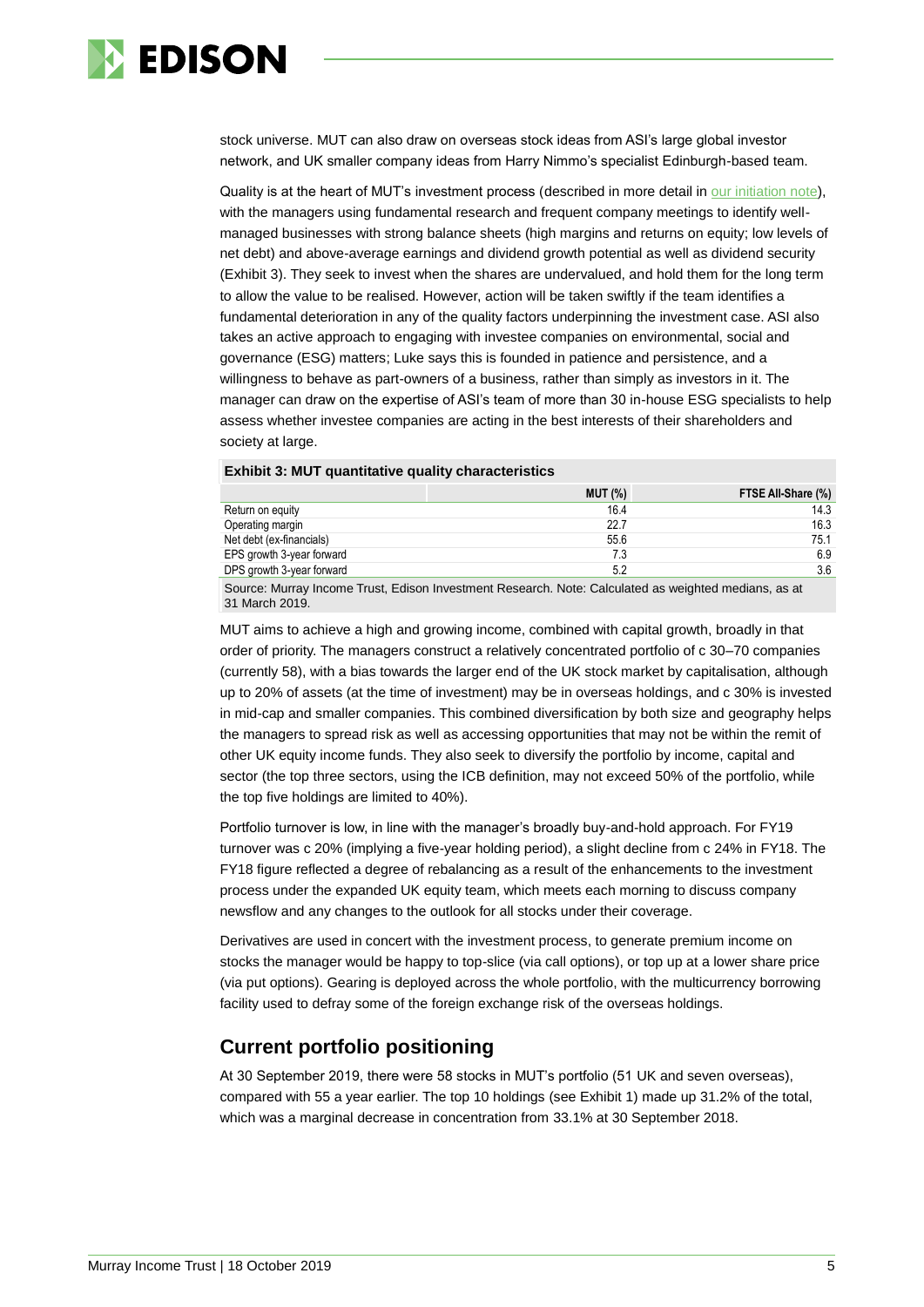

| Company              | Country     | <b>Sector</b>                                                                             | % of portfolio end-Sept 2019 |
|----------------------|-------------|-------------------------------------------------------------------------------------------|------------------------------|
| Roche Holdings       | Switzerland | Pharmaceuticals & biotechnology                                                           | 2.8                          |
| Microsoft            | US          | Software & computer services                                                              | 2.3                          |
| Nestlé               | Switzerland | Food producers                                                                            | 1.5                          |
| <b>KONE</b>          | Finland     | Industrial engineering                                                                    | 1.6                          |
| Novo-Nordisk         | Denmark     | Pharmaceuticals & biotechnology                                                           | 1.4                          |
| VAT Group            | Switzerland | Industrial engineering                                                                    | 1.0                          |
| Scandinavian Tobacco | Denmark     | Tobacco                                                                                   | 0.7                          |
|                      |             | Carrosa, Mugachia sana a Torret, Edisan Indonesia ant Danagarah, Mata, Errahialan antiqua |                              |

### **Exhibit 4: MUT's overseas holdings as at 30 September 2019**

Source: Murray Income Trust, Edison Investment Research. Note: Excludes options.

The number of overseas holdings has fallen from eight at 31 December 2018 to seven at 30 September 2019 (Exhibit 4), following the sale in July of the position in Nordea Bank. With the exception of Microsoft, all the overseas holdings are listed in Switzerland or Scandinavian/Nordic countries. MUT's portfolio is well diversified from a sector perspective (Exhibit 5), with the only significant underweight versus the FTSE All-Share Index being in oil & gas (-7.0pp), where high yields combined with low levels of dividend cover mean many of the companies do not have the dividend security Luke seeks. The biggest overweight positions are in technology (+3.8pp, partly as a result of the 2.8% holding in Microsoft, which is off-benchmark as an overseas holding), and healthcare (+3.1pp), where again some of the larger positions are in overseas stocks.

|                    | Portfolio end-<br>August 2019 | Portfolio end-<br>August 2018 | Change<br>(pp) | Index weight | <b>Active weight</b><br>vs index (pp) | Trust weight/<br>index weight $(x)$ |
|--------------------|-------------------------------|-------------------------------|----------------|--------------|---------------------------------------|-------------------------------------|
| Financials         | 22.2                          | 26.0                          | (3.8)          | 24.9         | (2.8)                                 | 0.9                                 |
| Consumer goods     | 16.3                          | 15.5                          | 0.8            | 14.9         | 1.5                                   | 1.1                                 |
| Industrials        | 13.3                          | 15.7                          | (2.5)          | 11.8         | 1.5                                   | 1.1                                 |
| Healthcare         | 12.7                          | 10.3                          | 2.5            | 9.6          | 3.1                                   | 1.3                                 |
| Consumer services  | 10.7                          | 8.7                           | 1.9            | 12.0         | (1.3)                                 | 0.9                                 |
| Basic materials    | 7.0                           | 6.7                           | 0.3            | 7.4          | (0.4)                                 | 0.9                                 |
| Oil & gas          | 6.1                           | 6.6                           | (0.5)          | 13.1         | (7.0)                                 | 0.5                                 |
| Technology         | 4.8                           | 5.3                           | (0.5)          | 1.0          | 3.8                                   | 4.8                                 |
| Telecommunications | 2.6                           | 3.9                           | (1.2)          | 2.7          | (0.1)                                 | 1.0                                 |
| Utilities          | 4.4                           | 1.3                           | 3.1            | 2.7          | 1.7                                   | 1.6                                 |
|                    | 100.0                         | 100.0                         |                | 100.0        |                                       |                                     |

Source: Murray Income Trust, Edison Investment Research. Note: Adjusted for cash.

Luke comments that the portfolio has 'been on a bit of a journey' over the past year or so, with a slight shift away from overseas companies (from 13.8% at 30 June 2018 to 11.2% at 30 September 2019) and UK companies with predominantly overseas earnings, in favour of more domestically focused UK companies. Recent purchases in this category include paving firm Marshalls, housing developer Countryside Properties, kitchen cabinet specialist Howdens, and retailer WHSmith, which Luke says 'is a much better-quality company than people think'. He has also added positions in mass-affluent financial advice firm St James's Place, and utility company SSE. Medical device specialist Smith and Nephew is another recent addition, albeit one with a more international focus. Sales included Aberforth Smaller Companies Trust, given MUT's enhanced capability to invest directly in mid-sized and smaller companies; fund manager Schroder, as the manager had concerns about the asset management industry backdrop, and also preferred St James's Place from a quality perspective; and over-50s travel and insurance firm Saga, whose shares had fallen heavily after a surprise profit warning, and continued to slide after Luke exited the position.

The manager has been active in writing options to boost portfolio income, which is also mildly enhanced by the use of gearing. Option-writing as a strategy tends to be most successful during periods of market volatility.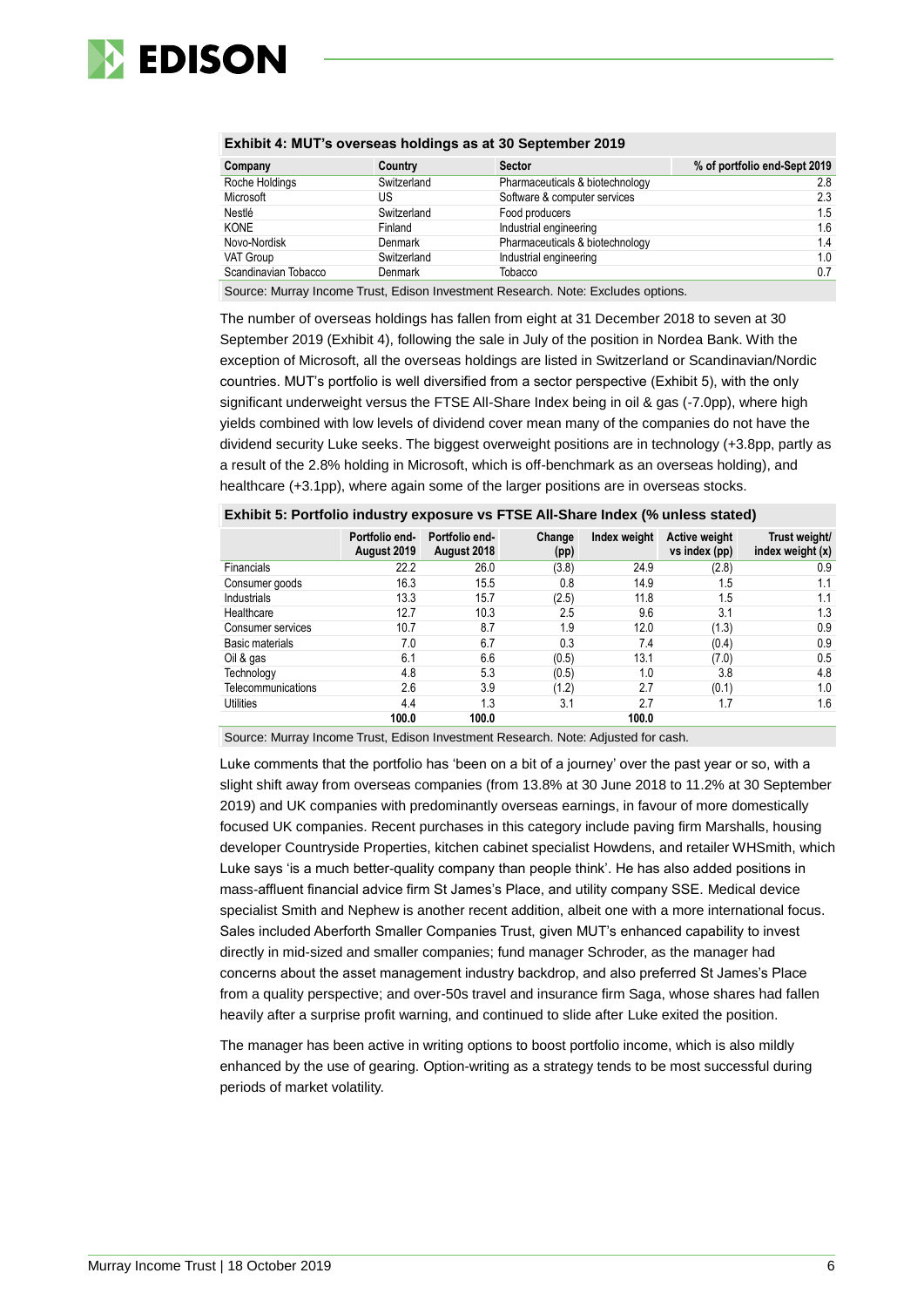

# **Performance: Strong over both short and longer term**

|                  | Exhibit 6: Five-year discrete performance data |                      |                              |                              |                                 |
|------------------|------------------------------------------------|----------------------|------------------------------|------------------------------|---------------------------------|
| 12 months ending | Share price<br>(%)                             | <b>NAV</b><br>$(\%)$ | <b>FTSE All-Share</b><br>(%) | <b>FTSE 350 HY</b><br>$(\%)$ | <b>MSCI AC World</b><br>$(\% )$ |
| 30/09/15         | (9.2)                                          | (4.7)                | (2.3)                        | (9.7)                        | 0.4                             |
| 30/09/16         | 15.7                                           | 18.1                 | 16.8                         | 22.8                         | 31.3                            |
| 30/09/17         | 11.4                                           | 10.1                 | 11.9                         | 10.4                         | 15.5                            |
| 30/09/18         | 3.6                                            | 5.3                  | 5.9                          | 5.8                          | 13.5                            |
| 30/09/19         | 15.3                                           | 9.3                  | 2.7                          | 0.3                          | 7.9                             |
|                  | .                                              |                      |                              |                              |                                 |

#### **Exhibit 6: Five-year discrete performance data**

Source: Refinitiv. Note: All % on a total return basis in pounds sterling.

MUT has enjoyed a strong period of performance over the past year, outstripping the FTSE All-Share Index return (in share price and NAV total return terms) both during the sell-off in Q418 and in the subsequent recovery. Luke's focus on quality companies (measured both quantitatively and qualitatively) has helped MUT's performance in both absolute and relative terms, as these companies have held up better during the periodic bouts of risk-aversion that have increasingly characterised stock markets recently. The enhanced ability to react swiftly to negative developments at portfolio companies has also been beneficial for MUT. Outperformance during FY19 (ended 30 June) came mainly from stock selection, with notable contributions coming from UK stocks Aveva (software & computer services) and Diageo (beverages), and overseas holdings Microsoft (US, software & computer services) and Roche (Switzerland, healthcare). Negative impacts came from some smaller/mid-cap holdings such as Saga (since sold) and XP Power, as well as large telecom stock Vodafone. MUT's share price performance has been stronger than its NAV returns over most periods shown in Exhibits 7 and 8, particularly so over the past 12 months as the discount has narrowed sharply.



**Exhibit 7: Investment trust performance to 30 September 2019**

Source: Refinitiv, Edison Investment Research. Note: Three, five and 10-year performance figures annualised.

MUT's longer-term track record is also positive in both absolute and relative terms (Exhibit 7), with share price and NAV total returns ahead of the FTSE All-Share over three, five and 10 years, and 10-year annualised returns of c 10% versus c 8% for the index. Over most periods shown in Exhibit 8, the trust has also materially outperformed the FTSE 350 Higher Yield Index (which could be seen as a reasonable proxy for the investment universe of a UK equity income fund), although it has generally underperformed the MSCI AC World Index over longer periods, due in part to the weakness of sterling (which has boosted returns from overseas investments) as well as the strong performance of the dominant US market. However, MUT's ability to own some overseas stocks means it can capture some of this opportunity, and the underperformance has been relatively mild over most periods, with outperformance of the global index over one month and one year.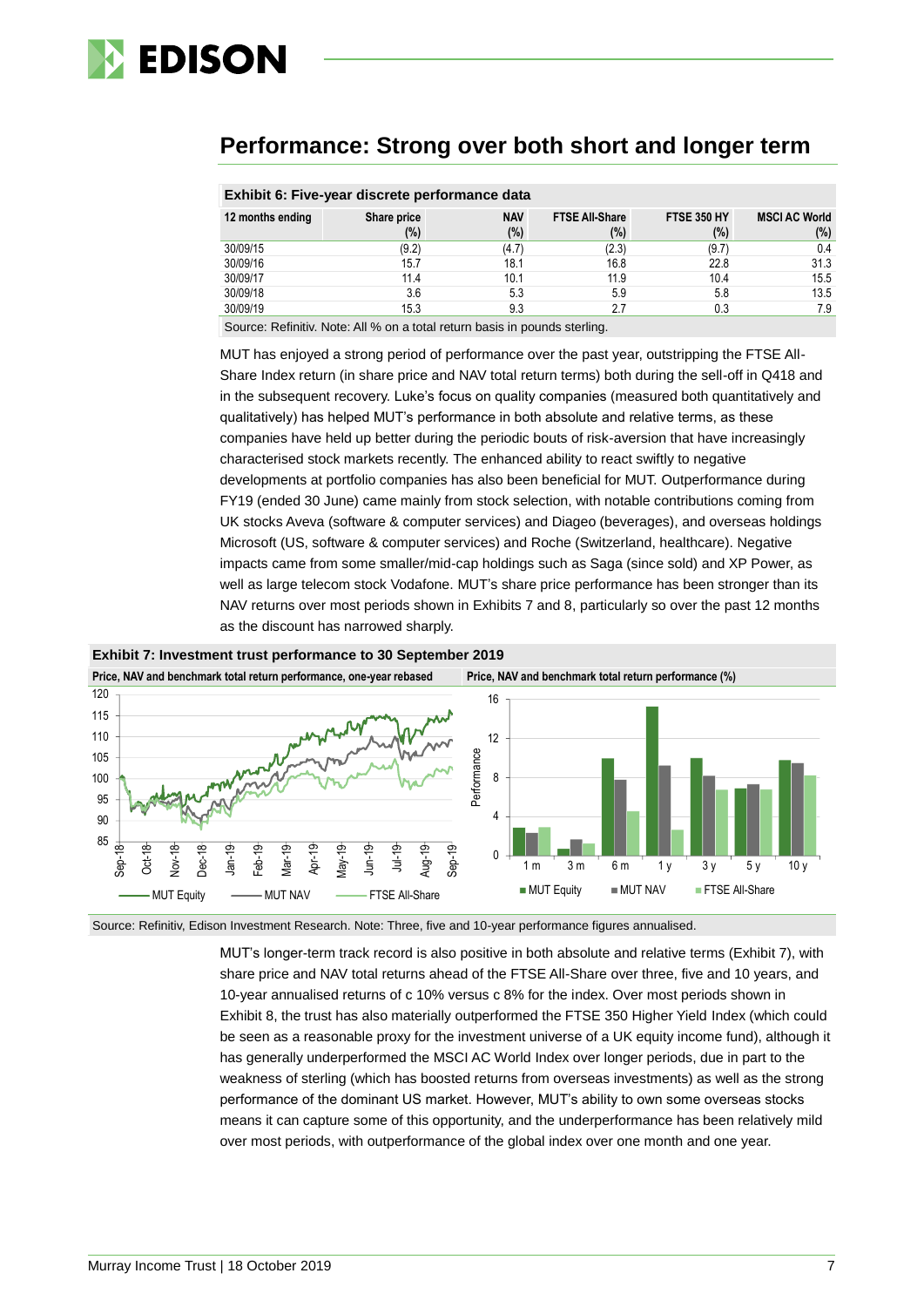

| <b>EXHIBIL 0. SHALE DITCE AND INAVIOLATE CONTINUES TO THE UP TO THE UP TO A LIGHT</b> |               |              |            |          |             |            |          |  |  |
|---------------------------------------------------------------------------------------|---------------|--------------|------------|----------|-------------|------------|----------|--|--|
|                                                                                       | One month     | Three months | Six months | One year | Three years | Five years | 10 years |  |  |
| Price relative to FTSE All-Share                                                      | (0.1)         | (0.5)        | 5.2        | 12.3     | 9.4         |            | 15.3     |  |  |
| NAV relative to FTSE All-Share                                                        | (0.6)         | 0.4          | 3.1        | 6.4      | 4.1         | 2.6        | 12.4     |  |  |
| Price relative to FTSE 350 HY                                                         | (1.7)         | 0.9          | 8.7        | 15.0     | 13.6        | 7.7        | 26.2     |  |  |
| NAV relative to FTSE 350 HY                                                           | (2.2)         | 1.9          | 6.5        | 9.0      | 8.1         | 9.7        | 23.0     |  |  |
| Price relative to MSCI AC World                                                       | 1.9           | (2.6)        | 0.1        | 6.9      | (5.9)       | (25.0)     | (16.5)   |  |  |
| NAV relative to MSCI AC World                                                         | $\mathcal{A}$ | (1.6)        | (1.9)      | 1.3      | (10.5)      | (23.6)     | (18.6)   |  |  |

## **Exhibit 8: Share price and NAV total return performance, relative to indices (%)**

Source: Refinitiv, Edison Investment Research. Note: Data to end-September 2019. Geometric calculation.

# **Discount: Strong performance sparks sharp narrowing**

At 16 October 2019, MUT's shares traded at a 4.0% discount to cum-income NAV. This stands up well against both short- and longer-term averages (6.2%, 7.7%, 7.0% and 4.1%, respectively, over one, three, five and 10 years), following a notable re-rating since the fourth quarter of 2018 (Exhibit 9). While MUT's NAV total returns have been well ahead of the FTSE All-Share Index over the past year, the share price has advanced by even more, narrowing the discount to close to its lowest level in the past four years.



Jan-18

lav- $\overline{ }$ 

Sep-18

Jan-19

May-19

 $\sec 19$ 

**Exhibit 9: Share price premium/discount to NAV (including income) over five years (%)**

Jan-17

-12

.<br>Sep

# **Capital structure and fees**

May-17

Sep-17

Structured as a conventional investment trust with one class of share, MUT had 66.1m shares in issue at 16 October 2019, with a further 2.5m in treasury. While the board may repurchase up to 14.99% of the shares each year to manage a discount (or allot up to 5% to manage a premium), only 127,500 shares (0.2% of the share base) have been bought back in the last 12 months, with no repurchases since the end of October 2018, as the shares have enjoyed a re-rating on the back of strong NAV performance. Gearing of up to £60m (c 10.5% of net assets) is available via £40m of 10-year loan notes (issued in November 2017 with a coupon of 2.51%) and a £20m multicurrency bank borrowing facility with Scotiabank. Net gearing stood at 2.6% at end-August.

The trust pays Aberdeen Standard Fund Managers an annual management fee on a sliding scale based on net assets: 0.55% up to £350m, 0.45% from £350m to £450m, and 0.25% above £450m. Fees are charged 70% to capital and 30% to revenue. There is no performance fee. Ongoing charges for FY19 were 0.65%, a slight fall from 0.69% in FY18 and below the 0.89% average for the AIC UK Equity Income peer group.

Source: Refinitiv, Edison Investment Research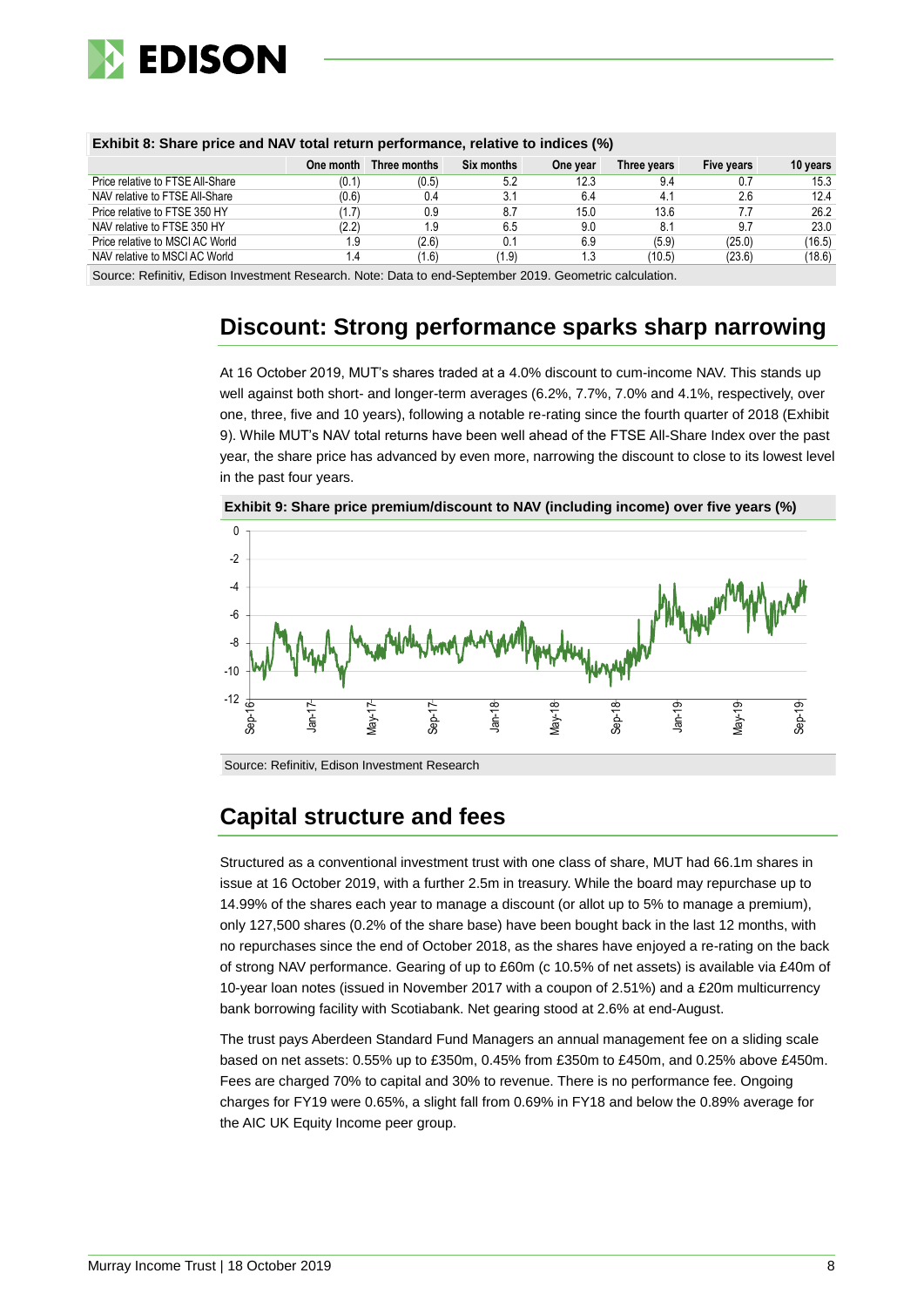

# **Dividend policy and record**

MUT seeks to reward its investors with a high and growing dividend, paid four times a year. Previously it has paid three interims and a final dividend; however, it has proposed a move to four interim dividends, allowing quarterly payments by removing the need to delay the fourth dividend for shareholder approval at the AGM. If the proposal is approved, from FY20 dividends will be paid in December, March, June and September (currently January, March, June and November).

For FY19, total dividends of 34.00p have been declared, a 2.3% increase on the 33.25p paid in FY18. This is the 46th consecutive year in which dividends have been increased, growing at a compound annual rate of 1.7% over five years. The FY19 dividend is 1.03x covered by revenue income, and the trust has also made a small addition to its revenue reserve, which now stands at 37.8p per share, or 1.11x the latest annual dividend.

Although it aims to provide an above-average dividend yield, MUT's strong recent share price performance has meant the current yield, at 4.0%, is a little below the 4.2% yield on the benchmark FTSE All-Share Index. The portfolio yield has dipped below 4%, but MUT's holdings have a higher three-year forecast dividend growth than the index, at 5.2% versus 3.6% (at end-March 2019; see Exhibit 3). The manager uses option-writing as a means of generating additional income, in concert with the investment process.

# **Peer group comparison**

| Exhibit 10: AIC UK Equity Income sector as at 14 October 2019* |                         |                         |                         |                         |                          |                   |              |                               |                       |                          |
|----------------------------------------------------------------|-------------------------|-------------------------|-------------------------|-------------------------|--------------------------|-------------------|--------------|-------------------------------|-----------------------|--------------------------|
| % unless stated                                                | <b>Market</b><br>cap £m | <b>NAV TR</b><br>1 year | <b>NAV TR</b><br>3 year | <b>NAV TR</b><br>5 year | <b>NAV TR</b><br>10 year | Ongoing<br>charge | Perf.<br>fee | <b>Discount</b><br>(cum-fair) | <b>Net</b><br>gearing | <b>Dividend</b><br>yield |
| <b>Murray Income Trust</b>                                     | 556.6                   | 16.2                    | 21.8                    | 47.8                    | 143.5                    | 0.7               | <b>No</b>    | (3.9)                         | 103                   | 4.0                      |
| Aberdeen Standard Equity Income                                | 182.0                   | (4.1)                   | 8.3                     | 30.5                    | 121.4                    | 0.9               | No           | (9.4)                         | 114                   | 5.4                      |
| <b>BlackRock Income and Growth</b>                             | 44.4                    | 8.3                     | 14.2                    | 45.5                    | 118.3                    | 1.1               | No           | (4.1)                         | 105                   | 3.6                      |
| <b>BMO Capital &amp; Income</b>                                | 326.9                   | 12.8                    | 25.2                    | 62.0                    | 139.1                    | 0.6               | No           | (1.4)                         | 101                   | 3.5                      |
| <b>BMO UK High Income Units</b>                                | 115.7                   | 8.0                     | 8.6                     | 32.6                    | 105.9                    | 0.4               | No           | (12.1)                        | 103                   | 4.2                      |
| <b>Chelverton UK Dividend Trust</b>                            | 36.2                    | (0.6)                   | 5.9                     | 39.4                    | 282.4                    | 2.0               | No           | (10.3)                        | 135                   | 5.5                      |
| City of London                                                 | 1,595.8                 | 10.4                    | 15.2                    | 43.9                    | 156.8                    | 0.4               | No           | 2.4                           | 108                   | 4.6                      |
| Diverse Income Trust                                           | 326.1                   | 0.1                     | 11.9                    | 45.6                    |                          | 1.2               | No           | (6.9)                         | 100                   | 4.2                      |
| Dunedin Income Growth                                          | 391.2                   | 15.7                    | 16.0                    | 40.4                    | 126.5                    | 0.6               | No           | (8.0)                         | 108                   | 4.7                      |
| Edinburgh Investment                                           | 1.086.0                 | (1.3)                   | 0.0                     | 29.0                    | 156.9                    | 0.6               | No           | (10.7)                        | 103                   | 4.7                      |
| Finsbury Growth & Income                                       | 1,804.1                 | 23.7                    | 44.2                    | 104.2                   | 355.8                    | 0.7               | No           | 0.8                           | 101                   | 1.9                      |
| Invesco Income Growth                                          | 159.3                   | 10.0                    | 13.0                    | 39.2                    | 155.7                    | 0.7               | No           | (15.1)                        | 102                   | 4.2                      |
| <b>Investment Company</b>                                      | 14.5                    | 7.3                     | 8.7                     | 19.7                    | 209.3                    | 2.7               | No           | (13.7)                        | 100                   | 4.9                      |
| JPMorgan Claverhouse                                           | 393.6                   | 7.8                     | 18.0                    | 46.1                    | 134.8                    | 0.7               | No           | (3.4)                         | 111                   | 4.0                      |
| JPMorgan Elect Managed Income                                  | 88.4                    | 3.7                     | 10.5                    | 32.2                    | 114.8                    | 0.7               | No           | (2.4)                         | 102                   | 4.5                      |
| Law Debenture Corporation                                      | 686.6                   | 5.8                     | 17.6                    | 48.0                    | 164.5                    | 0.5               | No           | (9.0)                         | 108                   | 3.4                      |
| Lowland                                                        | 348.5                   | (1.9)                   | 6.9                     | 32.0                    | 196.4                    | 0.6               | Yes          | (6.6)                         | 113                   | 4.6                      |
| <b>Merchants Trust</b>                                         | 528.2                   | 5.3                     | 15.1                    | 37.1                    | 123.9                    | 0.6               | No           | (0.3)                         | 116                   | 5.6                      |
| Perpetual Income & Growth                                      | 684.1                   | (0.8)                   | (2.6)                   | 16.9                    | 140.1                    | 0.7               | No           | (13.4)                        | 117                   | 4.7                      |
| Schroder Income Growth                                         | 188.9                   | 7.6                     | 15.8                    | 43.7                    | 150.4                    | 0.9               | No           | (8.1)                         | 113                   | 4.5                      |
| Shires Income                                                  | 80.0                    | 11.0                    | 18.4                    | 45.7                    | 166.0                    | 1.4               | No           | (1.2)                         | 118                   | 5.0                      |
| Temple Bar                                                     | 842.6                   | 11.0                    | 21.0                    | 40.4                    | 145.3                    | 0.5               | No           | (7.5)                         | 110                   | 4.2                      |
| Troy Income & Growth                                           | 244.2                   | 14.5                    | 18.5                    | 56.4                    | 165.5                    | 0.9               | No           | 1.4                           | 100                   | 3.3                      |
| Value And Income                                               | 113.4                   | 6.3                     | 10.2                    | 30.8                    | 117.7                    | 1.3               | No           | (20.9)                        | 131                   | 4.7                      |
| Sector average (24 funds)                                      | 451.6                   | 7.4                     | 14.3                    | 42.0                    | 160.5                    | 0.9               |              | (6.8)                         | 109                   | 4.3                      |
| IA UK Equity Income sector average**                           | 581.9                   | 3.6                     | 9.4                     | 34.5                    | 121.0                    | 1.4               |              |                               |                       | 4.9                      |
| <b>MUT</b> rank in sector                                      | $\overline{7}$          | $\overline{2}$          | 3                       | 5                       | 13                       | 15                |              | 9                             | 15                    | 19                       |

#### **Exhibit 10: AIC UK Equity Income sector as at 14 October 2019\***

Source: Morningstar, Edison Investment Research. Note: \*Performance to 11 October 2019. \*\*For open-ended funds, fund size is measured by assets under management (not market capitalisation) and ongoing charges by the total expense ratio. TR=total return. Net gearing is total assets less cash and equivalents as a percentage of net assets (100 = ungeared).

> The Association of Investment Companies' UK Equity Income sector, of which MUT is a member, is one of the largest AIC peer groups, with 24 funds having at least a one-year performance track record. In Exhibit 10 we show MUT in the context of this peer group. Strong performance over the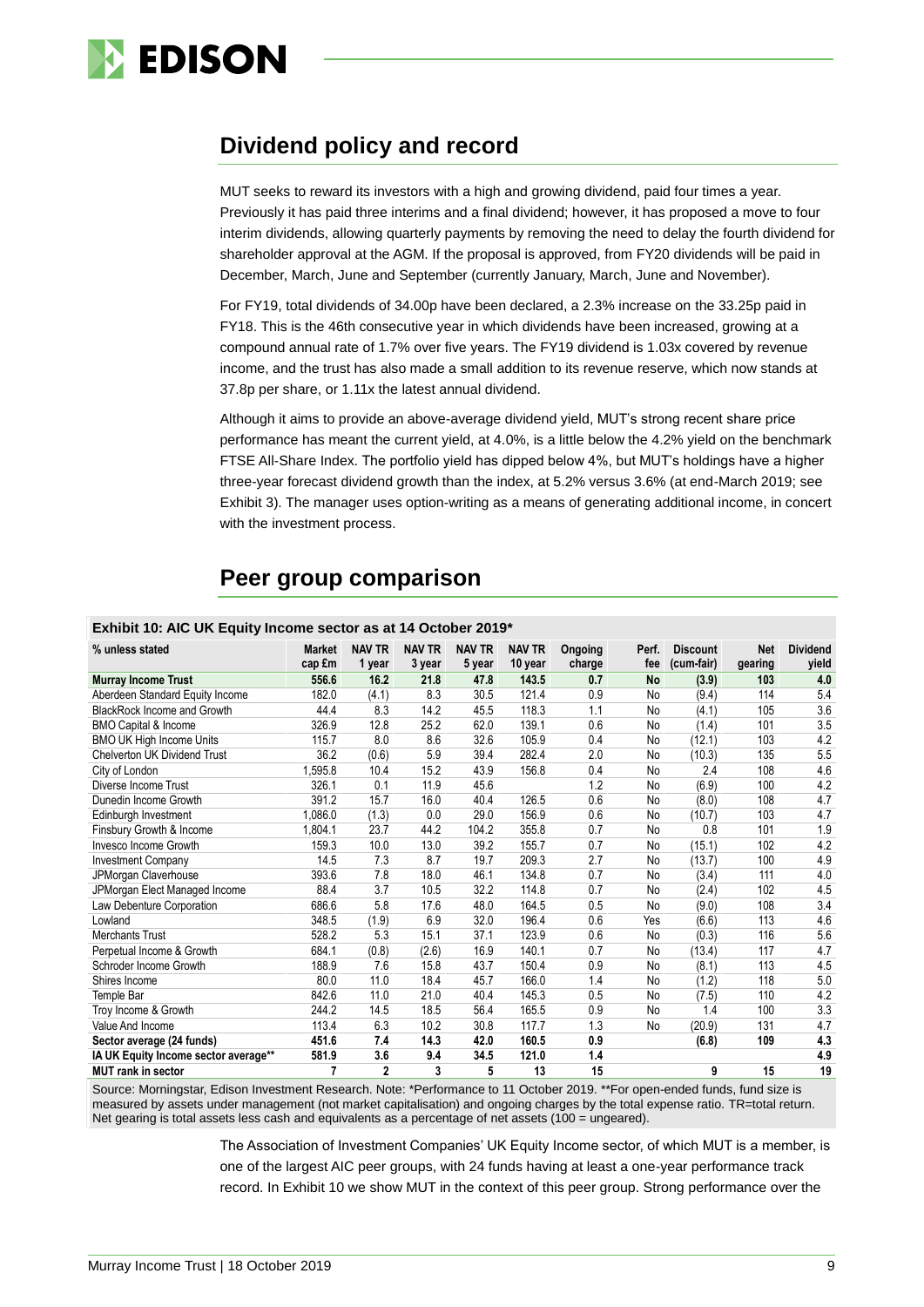

last 12 months in particular has propelled the trust up the performance rankings, with aboveaverage NAV total returns over one, three and five years, ranking second, third and fifth respectively, while lagging somewhat over 10 years. We also show the average returns for the open-ended Investment Association UK Equity Income sector; MUT's performance is ahead of this peer group over all periods shown. Ongoing charges are lower than average, and, in common with all but one of the peers, MUT does not charge a performance fee. Following a recent narrowing in the discount, it is now tighter than the sector average, although three of the peers currently trade on a small premium to NAV. MUT's gearing is below average in a sector where the majority of funds have some level of gearing, while its dividend yield is somewhat below average, largely as a result of strong share price performance. The open-ended funds have a higher yield on average, at 4.9% versus 4.3% for the closed-end funds.

# **The board**

MUT has six independent, non-executive directors. The chairman, Neil Rogan, was appointed to the board in 2013 and took on his current role in 2017. Jean Park has been on the board since 2012, and became the senior independent director in 2018. Donald Cameron MSP also joined the board in 2012. A process of board refreshment has seen the trust appoint three new directors in the past two years: Peter Tait in November 2017, Stephanie Eastment (chairman of the audit committee) in August 2018, and Merryn Somerset Webb in August 2019. The directors have professional backgrounds in investment management, insurance, accountancy, law and personal finance journalism.